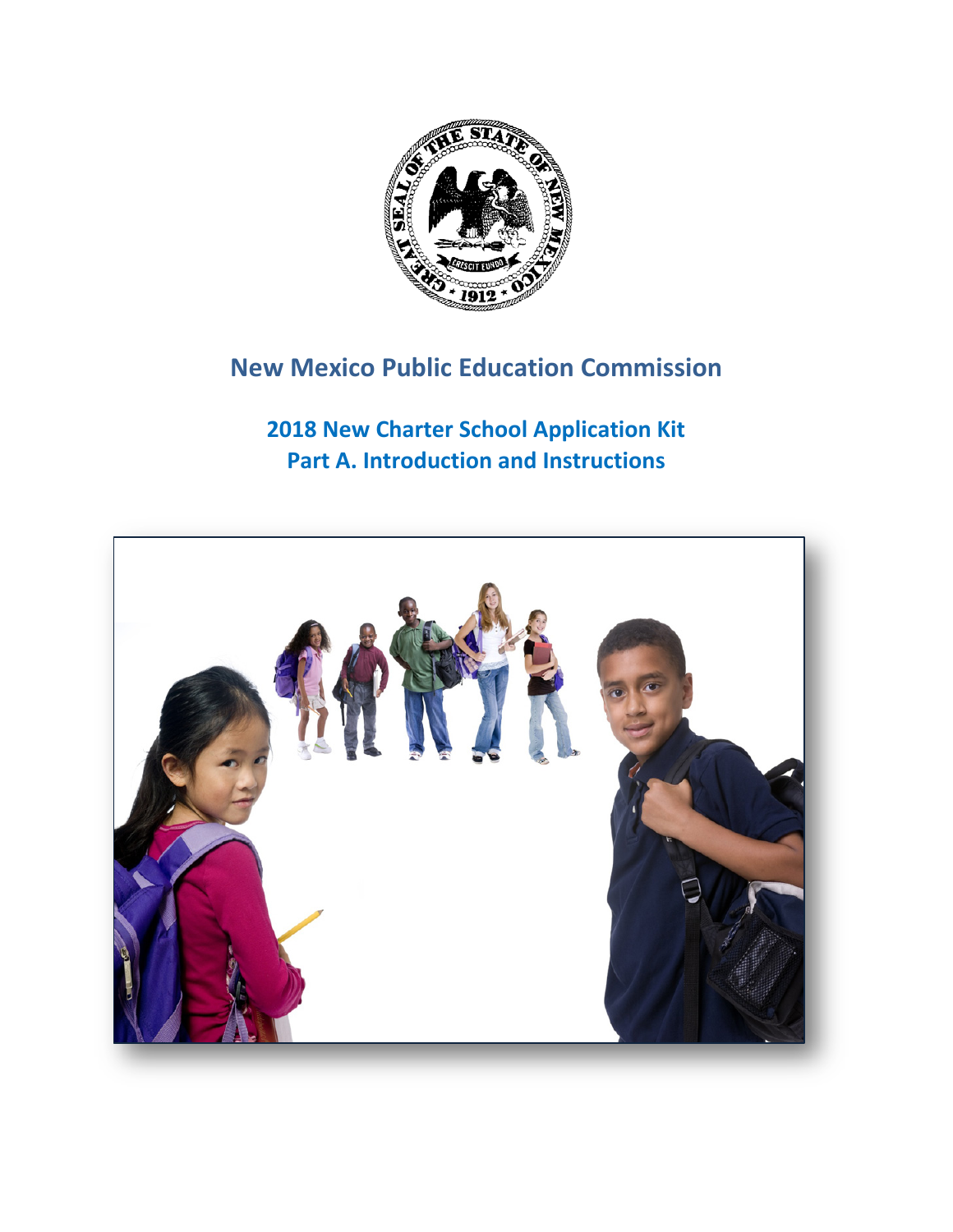## **Part A. Introduction and Instructions**

### **Introduction**

#### **The Charter Schools Act**

The *New Mexico Charter School Application Kit* was developed to provide guidance in the writing and review of new charter school submissions. The target audience for this document is both the founding group (the applicants), as they develop a charter school application, and the potential Authorizer—the Public Education Commission (PEC), Authorizer's designee(s), or Authorizer's legal counsel (collectively referred to as "Authorizer"), as they review and evaluate the quality and completeness of the application.

The New Mexico Charter Schools Act provides the following policy statement:

The Charter Schools Act … is enacted to enable individual schools to structure their educational curriculum to encourage the use of different and innovative teaching methods that are based on reliable research and effective practices or have been replicated successfully in schools with diverse characteristics; to allow the development of different and innovative forms of measuring student learning and achievement; to address the needs of all students, including those determined to be at risk; to create new professional opportunities for teachers, including the opportunity to be responsible for the learning program at the school site; to improve student achievement; to provide parents and students with an educational alternative to create new, innovative and more flexible ways of educating children within the public school system; to encourage parental and community involvement in the public school system; to develop and use site-based budgeting; and to hold charter schools accountable for meeting the department's educational standards and fiscal requirements. (22-8B-3 NMSA 1978 *et seq*).

Starting a new charter school in New Mexico requires proposals from committed individuals who have the capacity to achieve strong, educational outcomes. Through charter schools, the PEC, as Authorizer, and the Charter Schools Division (CSD) in the New Mexico Public Education Department (PED) seek to provide families with effective, quality educational options. The CSD serves as staff to the PEC and will review your application. The PEC makes the final determination regarding the application after reading the application, hearing from the applicants and the local community, and considering the information provided by the CSD.

The CSD Vision is as follows:

*Driving student success in New Mexico by supporting excellent authorizing practices and charter schools that provide quality, innovative education*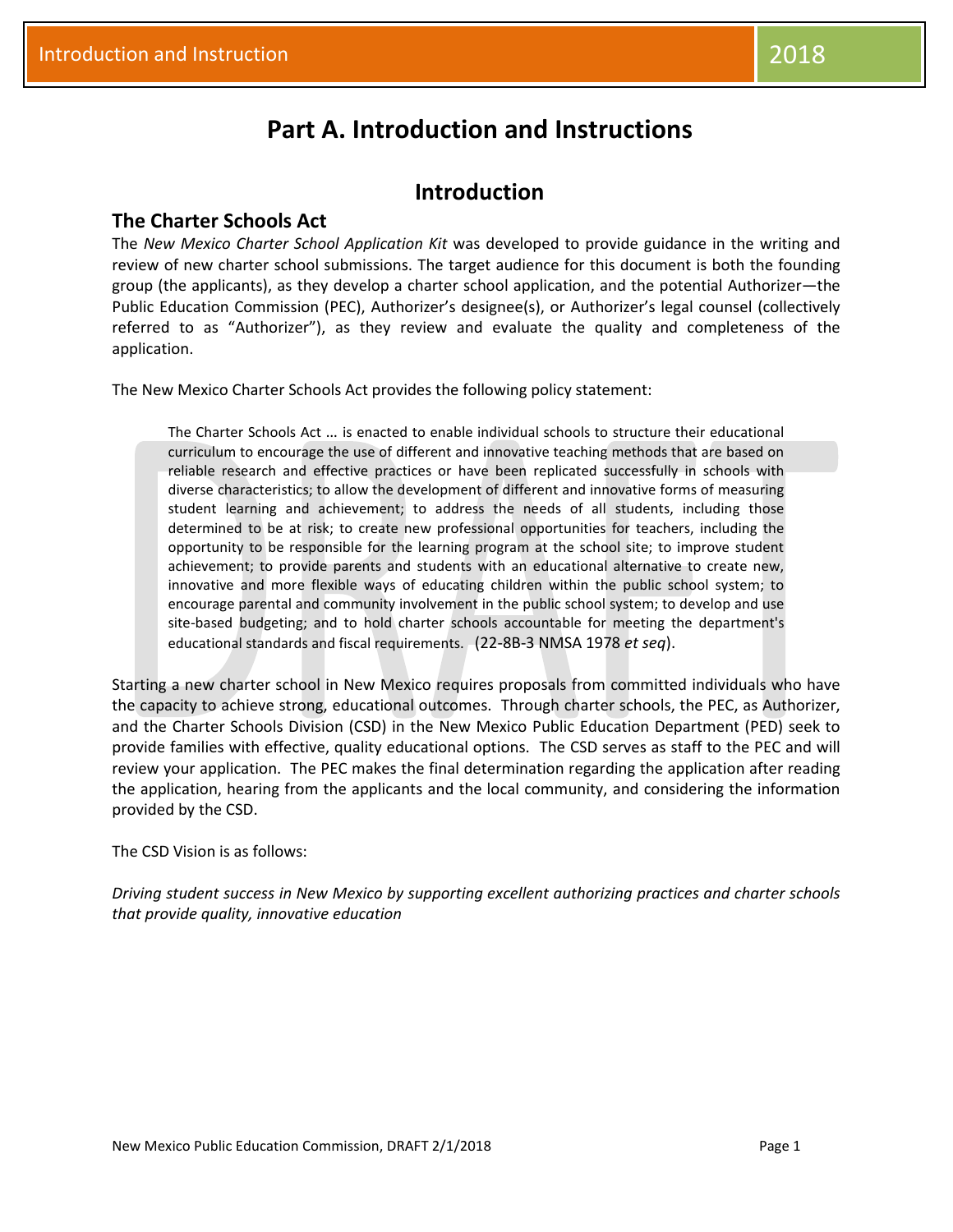#### **An Overview of the Review Process**

Each year, the PEC approves and makes available—in writing at its office and online at its web site—an application for a new charter for a specified fiscal year. On February 9, 2018, the PEC approved the application for a new charter for the 2017 application cycle, which includes templates and attachments designated by the PEC. Templates and attachments must not be altered from the approved content, format, and sequence. An application package submitted for a new charter may be deemed incomplete if it contains modifications to the content, format, or sequence of the application, templates, or attachments or if it contains templates or attachments that were approved for use in a prior fiscal year.

**Technical Review—**CSD staff will confirm whether the applicant team has met all requirements and whether the application package contains all components required by statute, rule, and application instructions. An application package will pass the technical review if

- 1. the applicant team timely submitted a Notice of Intent to the PEC and the district;
- 2. the application package contains complete information for each application component, including:
	- a. Executive Summary (Information must be consistent with the contents of the application package),
	- b. School Size (Information must be consistent with the contents of the application package),
	- c. All narrative sections, required exhibits, and attachments;
- 3. the application package contains all required appendices; and
- 4. the application package contains all required documents submitted on the application attachment and/or templates approved for the 2018 application cycle, including the 910B5 SEG Worksheet and a five-year Budget Plan.

Failure to meet the criteria above will result in the application package being deemed Incomplete. The application will be evaluated based on the information that is included in the application package when it is submitted.

Templates and attachments must not be altered from the approved content, format, and sequence. An application package submitted for a new charter will be deemed incomplete if it contains modifications to the content, format, or sequence of the application, templates or attachments or if it contains templates or attachments that were approved for use in a prior fiscal year.

Applicants will receive written notification of the deficiencies not more than 10 business days after the submission of the application package. If the application is deemed incomplete, the Applicant's file will be closed. The applicants may, within five business days of receiving the notice of an incomplete application, request a review by the PEC at its next regularly scheduled meeting. No new information and no additional submissions will be accepted or reviewed by the PEC or CSD. If such a request is received and the PEC finds that the application was complete, the application processing timelines will be adjusted.

**Scoring**—Applications will be evaluated and scored using the Evaluation Rubric, which is embedded in the application. The review team for your application consists of outside experts who are overseen by the CSD. Each team member will review your application independently and thoroughly. Once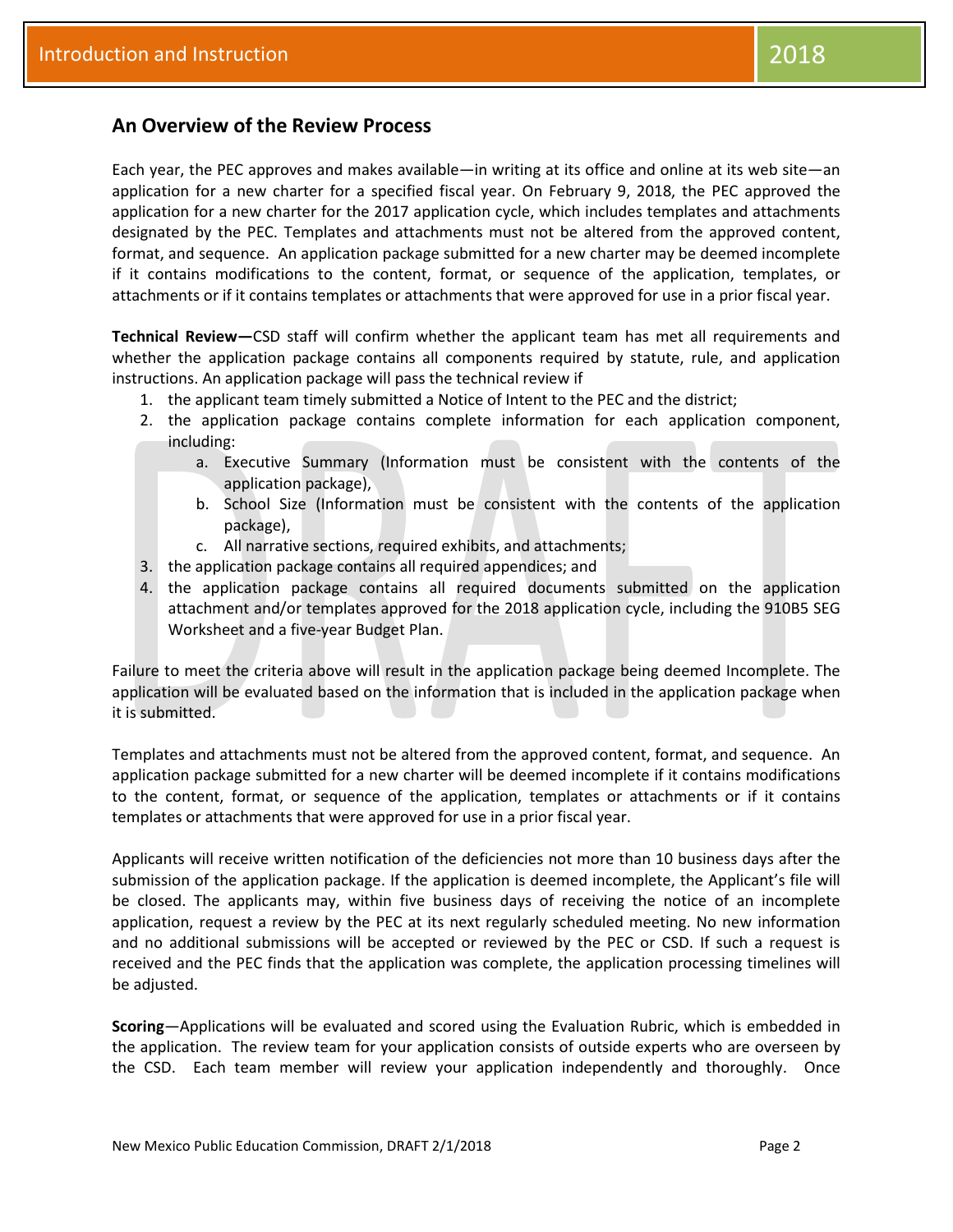complete, the team will come together to discuss your application and provide a consensus score and analysis. This preliminary analysis will be provided to the applicant team and the PEC.

The PEC and the CSD have determined that answers that score in the "Meets the Criteria" category are satisfactory and those that fall into the "Approaches the Criteria" and "Falls Far Below the Criteria" are unsatisfactory. The CSD has the ability to review scores for uniformity between applications assessed at the same time and review teams reviewing applications at the same time.

**Capacity Interview**—CSD staff and the review team will interview the applicant team. The interview questions are designed to determine the applicant team's capacity to implement the charter school proposed in the application package and provide an opportunity for the applicant team to provide clarifying information regarding weaknesses identified in the preliminary review. Your responses are scored and analyzed and may inform the analysis of the written application. The Application score and analysis, along with a score and analysis of the Capacity Interview, will form the basis for the CSD's recommendation to the PEC. (See Part D below.)

**Community Input Hearing**—The PEC holds a public hearing at which the applicant team has an opportunity to answer the PEC's questions. During the hearing, the PEC also has a chance to hear from the community and to learn about the positives and negatives for potentially opening a school like the one proposed.

Please note that the PEC will ask the applicants to respond to questions on the application during the Community Input Hearing. The applicants may have the personnel with the technical expertise with them at the table (and *should* have these people with them, if these people were primarily responsible for drafting a section). However, the applicants themselves should demonstrate knowledge and understanding in all areas of the application.

**CSD Recommendation—**The CSD utilizes information from the external team consensus score and preliminary analysis, capacity interview, and community input hearing to prepare a recommendation. The recommendation is presented to the applicants and PEC at least two weeks prior to the PEC meeting. The CSD may refer to parts of the Community Input Hearing in the recommendation if relevant to the analysis presented in the recommendation and/or in the preliminary analysis.

**PEC Consideration**—The **PEC will make the final decision** to deny, approve, or approve with conditions charter school applications. The PEC reads and evaluates all applications. The PEC makes its decision based on, but not limited to

- 1) the application;
- 2) the review team preliminary scoring rubric and analysis;
- 3) the community input hearing;
- 4) the capacity interview;
- 5) the review team final scoring rubric and analysis;
- 6) the CSD's recommendation;
- 7) all clarifying information and statements provided by announced deadlines; and
- 6) the applicants' statements at the PEC meeting.

If you have further questions regarding this process, please do not hesitate to call the Charter Schools Division at (505) 827-6909.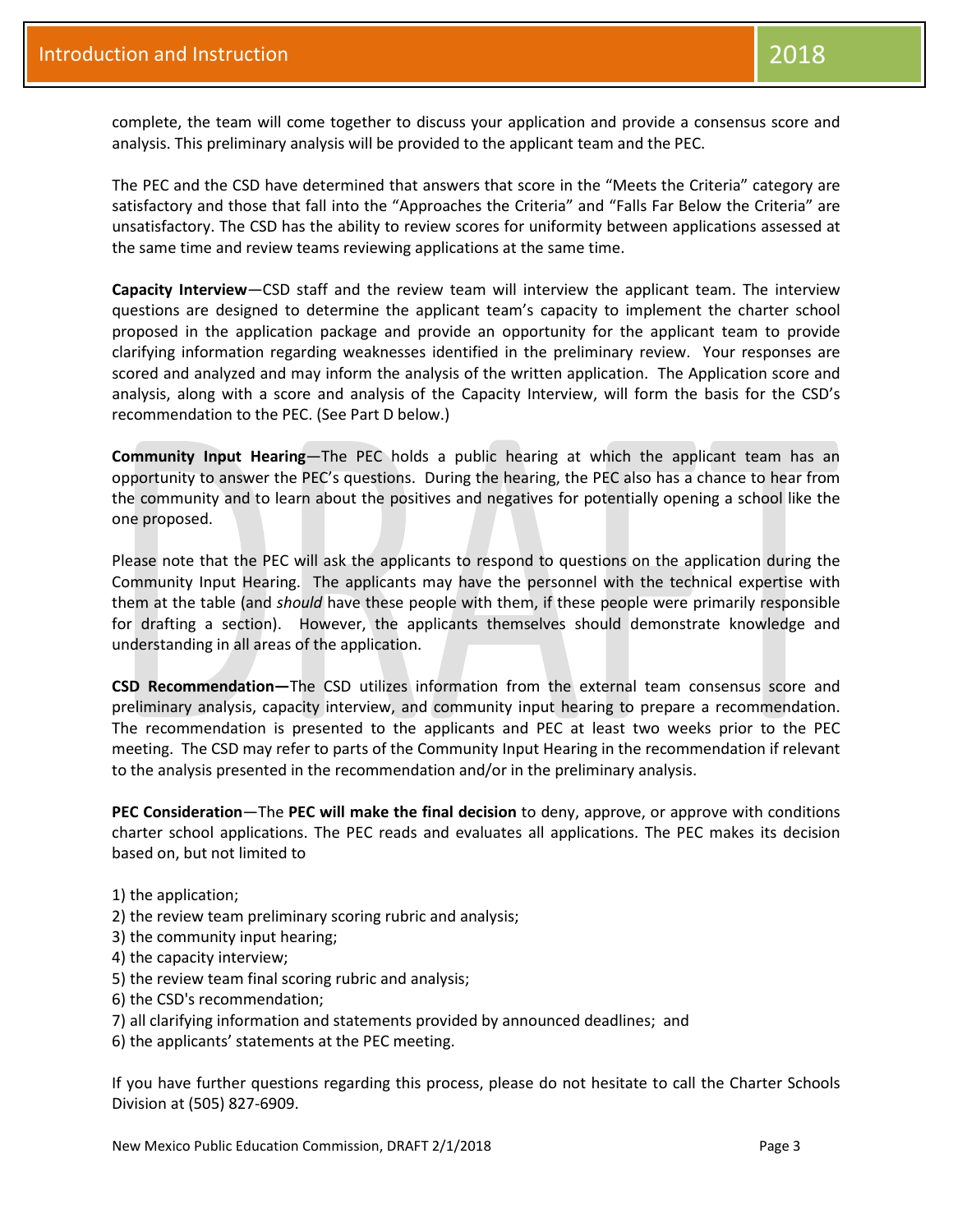#### **The 2018 New Charter School Application Kit**

The kit is made up of the following four parts:

- 1. Part A—Introduction and Instructions
- 2. Part B—Executive Summary
- 3. Part C—Application and Rubric
- 4. Part D—Capacity Interview Questions and Rubric

The kit differs from prior years' applications in format and expectations and reflects our work to conform this application to the law. Please be sure that you use the most current form. The kit is intended to guide you through the steps of developing a charter school proposal. While the new kit comes in four parts, you will only be submitting **Part B, Executive Summary and Part C, Application and Rubric.** All parts of the kit comply with the amended Charter School Act, which requires charter schools' performance to be measured according to a framework of specific criteria. You will note that the application itself is organized by frameworks.

The **Part A**, **Introduction and Instructions** provides you with information regarding expectations, application timelines, contact information, an application glossary of terms, and logistical information. Although you are not scored based on this section, the overall ability to create a clear, cohesive, comprehensive, reasonable, and innovative charter school application depends in large part on following the instructions in this guide.

The **Part B, Executive Summary** requires you to provide a summary or overview of the work of your proposed school. This offers the reviewers a general understanding of what will be explained and described in detail within the application itself. In addition, this summary will be posted on the CSD website so that the public knows who is applying for a state-funded public charter school. This section is not evaluated for points. However, your summary should adequately reflect what is found in the rest of the application. For instance, if your school has a STEM focus, then this should be mentioned in the Executive Summary. **This section should be submitted to the CSD along with the Part C, Application between May 1st and June 1st of the current year (11:59 PM MST).**

The **Part C, Application and Rubric** contains a series of requests for information that should be responded to as completely as you deem appropriate. Please use the rubrics to guide your responses and note that some questions are weighted more heavily than others. For example, the question on mission is an important one and is weighted more heavily than the question regarding transportation. In addition, it is important not to compartmentalize your responses but rather to use the prompts to assist you in presenting a clear, comprehensive, cohesive, reasonable, and innovative educational, organizational, and financial framework for a public charter school. The evaluators will be looking for a consistent narrative that presents evidence of a thorough and thoughtful plan, formulated by a capable team, deserving of being entrusted with millions of dollars of public funds, which will offer a vibrant and innovative educational option for New Mexican children and their families. Your mission should be reflected throughout the Application in all proposed programs, budgets, and resource allocations. **Note: Simply following the prompts does not guarantee approval by your selected Authorizer.**

The **Part D**, **Capacity Interview Questions and Rubric** does not require any written information from you. Instead, you are strongly encouraged to use the questions in Part D to better assess your own capacity to implement the framework for the charter school that you have outlined in your application and to prepare answers in advance to the interview questions. All applicants receive the same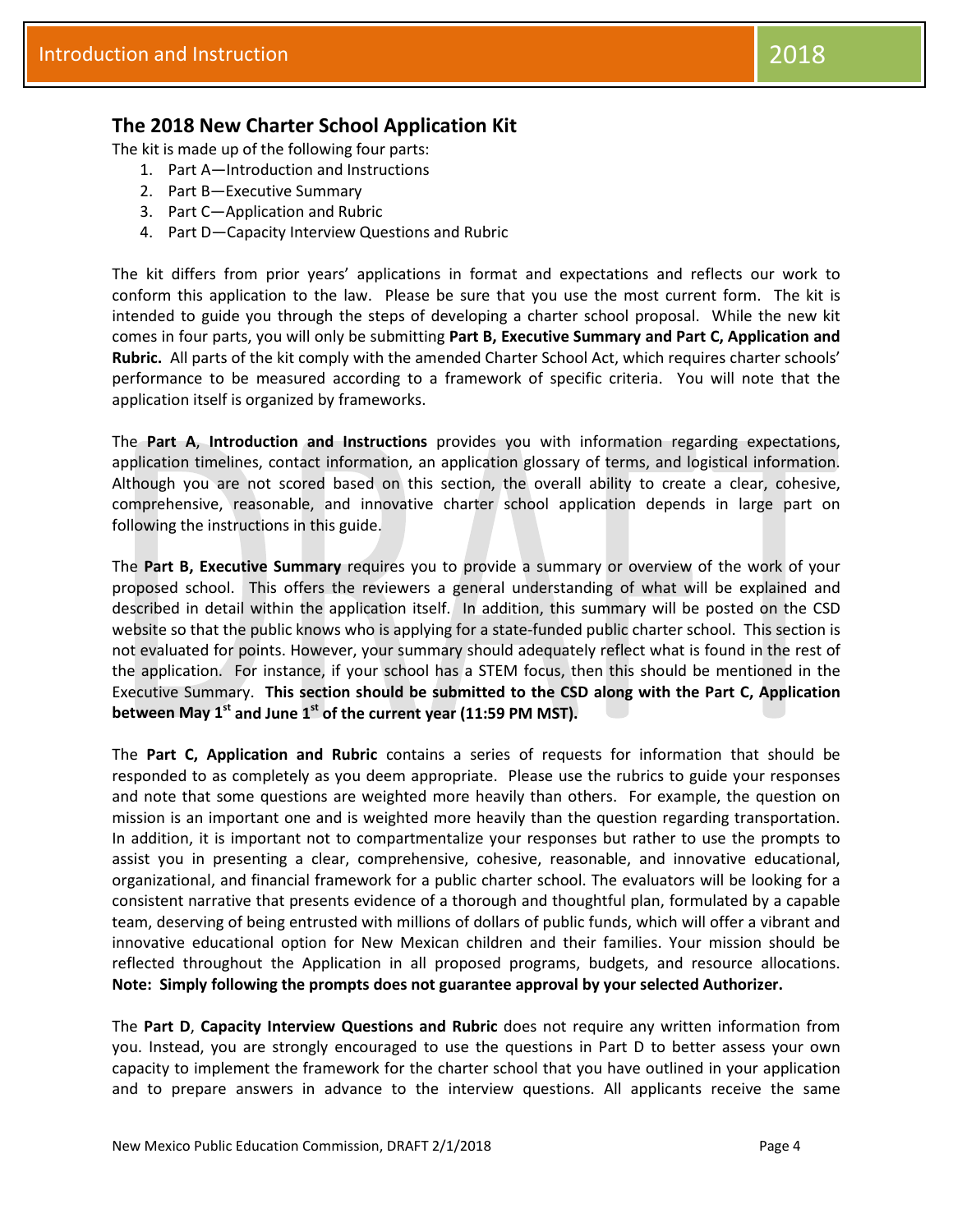questions and individualized questions, which are created by your application reviewers in response to their review of your written application. Additional information will be provided at a later date.

#### **Summary**

Experience has shown that successful charter schools tend to have a number of common characteristics such as:

- A clear, focused, results-oriented mission statement that aligns to all parts of the proposal
- Demonstrated understanding of the charter school's projected students, based on the local community or the school district in whose geographic boundaries the charter school applies to operate
- An educational program that is likely to be effective for the school's projected students, based on the local community or the school district in whose geographic boundaries the charter school applies to operate
- Strong goals to assist the school in meeting its mission and educational programming
- Strong, experienced, and diverse leadership and governance that aligns the mission of the school with results-oriented practice
- A Governing Body that provides strong, professional functions in financial oversight, Board functions, and supporting the leadership of the school
- Strong financial planning and management
- A school that demonstrates support and ownership of the school by the local community, not just the applicant team

Authorizers want thoughtful, well-developed applications from capable school developers who are committed to enhancing education in New Mexico. Please note that all successful applicants shall enter into a planning year, complete a planning year checklist, and negotiate a contract with their Authorizer prior to receiving approval from the Authorizer to commence operations. The templates used in the negotiations are available on CSD's website.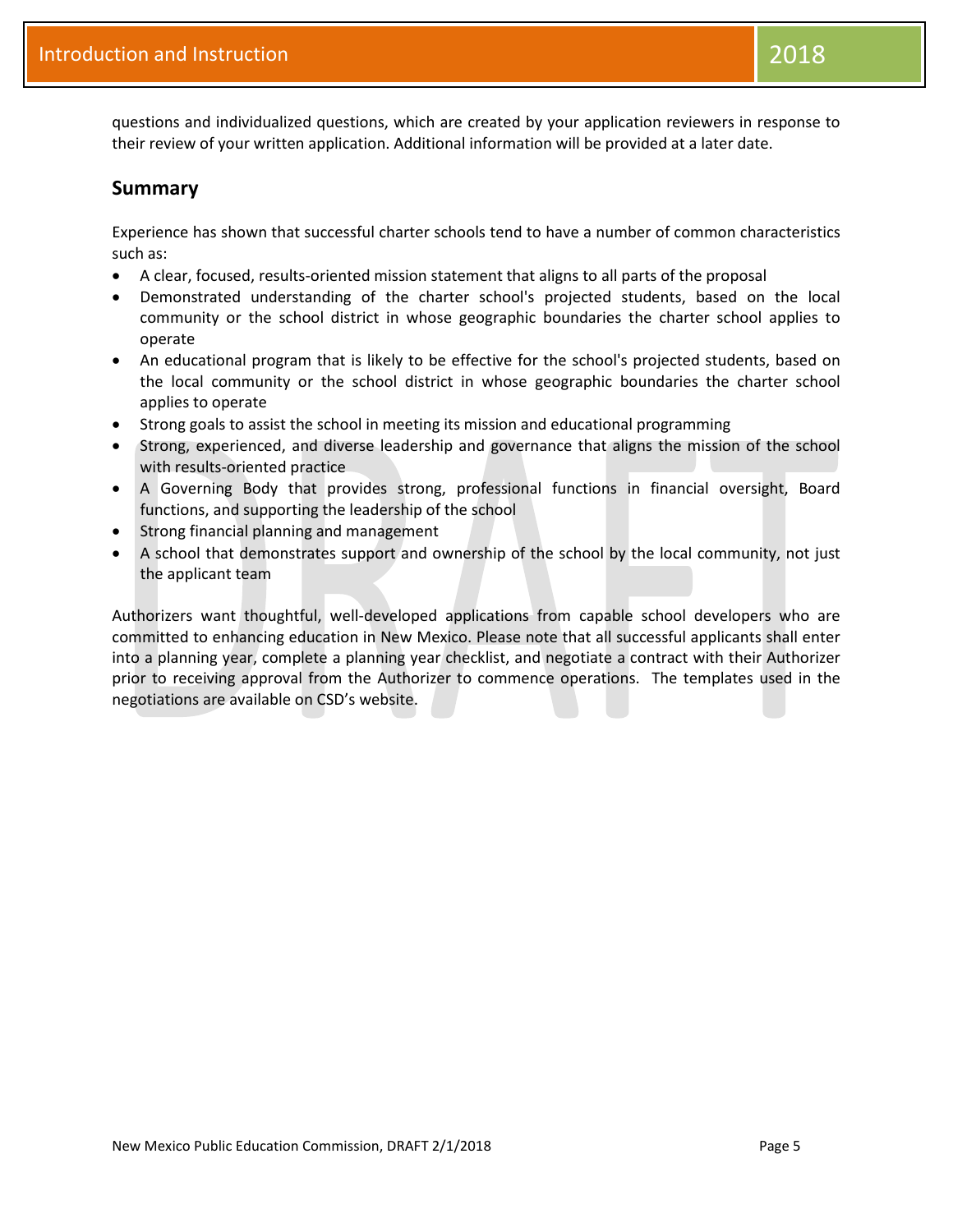*(The following dates are for applicants who intend to submit an application to the PEC. All applications must be submitted between May 1 and June 1, 2018.)*

| Form and<br><b>Point of Contact</b>                                                                                                               | All submissions should be prepared utilizing the 2018 New Charter School Application<br>Kit. The Executive Summary, the Application, and all appendices must be complete<br>when submitted. Any questions regarding the Application and the review process<br>must be directed to charter.schools@state.nm.us                                                                                                                                                                                                                                                           |
|---------------------------------------------------------------------------------------------------------------------------------------------------|-------------------------------------------------------------------------------------------------------------------------------------------------------------------------------------------------------------------------------------------------------------------------------------------------------------------------------------------------------------------------------------------------------------------------------------------------------------------------------------------------------------------------------------------------------------------------|
| <b>Notice</b>                                                                                                                                     | Be sure that the CSD has the most current e-mail address and phone number for you<br>at all times. Due to the limited number of CSD staff and heavy work load, the CSD will<br>NOT send any notices or other information by hard copy unless required to do so by<br>law.                                                                                                                                                                                                                                                                                               |
| Deadline: Charter<br><b>Application</b>                                                                                                           | Charter Applications may be submitted between May $1st$ and June $1st$ . However, the<br>deadline for submission of all materials to the PED's CSD is <b>June <math>1^{st}</math>, by no later than</b><br>the end of the day (11:59 p.m. Mountain Time).                                                                                                                                                                                                                                                                                                               |
| <b>Deadline: Public</b><br><b>School Facilities</b><br><b>Authority (PSFA)</b><br><b>Master Facilities</b><br>Plan/ Ed. Spec.<br><b>Checklist</b> | Charter applications must include evidence that the founders have completed and<br>submitted a Facilities Master Plan/Ed. Spec. Checklist. The completed form must be<br>submitted to the PSFA by Friday, April 20, 2018. Please contact PSFA for more<br>information.<br>Find the Facilities Master Plan/Ed. Spec. Checklist form on the PSFA website.                                                                                                                                                                                                                 |
| <b>Manner</b> of<br>Submission of the<br>completed<br><b>Charter</b><br><b>Application</b>                                                        | Only electronic copies will be accepted. All applicants must submit an electronic<br>version of their new application on Sharepoint. Submission accounts will be created<br>and training will provided during the new application training. If you have questions<br>about submission via SharePoint, contact charter.schools@state.nm.us.                                                                                                                                                                                                                              |
| <b>Technical</b><br>Assistance<br><b>Workshops</b><br>(February 5,<br>March 5, March<br>26, April 27, May<br>3, 2018)                             | At least five Technical Assistance Workshops will be provided by the CSD. Applicant<br>teams that submit a timely NOI will be notified of the details, dates, times, and<br>locations for all trainings via email. Please be diligent about checking your emails and<br>the CSD website for information regarding the Technical Assistance Workshops<br>(http://webnew.ped.state.nm.us/bureaus/charter-schools/training-opportunities/).<br>To RSVP, please send participant's name, school affiliation, position, and email<br>address to charter.schools@state.nm.us. |
| <b>Applications</b><br><b>Provided to the</b><br><b>PED</b><br>(June 5)                                                                           | Copies of all received applications will be transmitted to the PEC on or before June 5.                                                                                                                                                                                                                                                                                                                                                                                                                                                                                 |
| <b>Substantive</b><br><b>Review Period</b><br>$(lune 1 - July 2)$                                                                                 | A review team of outside charter school experts will read and analyze the<br>applications. Each team is overseen by CSD staff.                                                                                                                                                                                                                                                                                                                                                                                                                                          |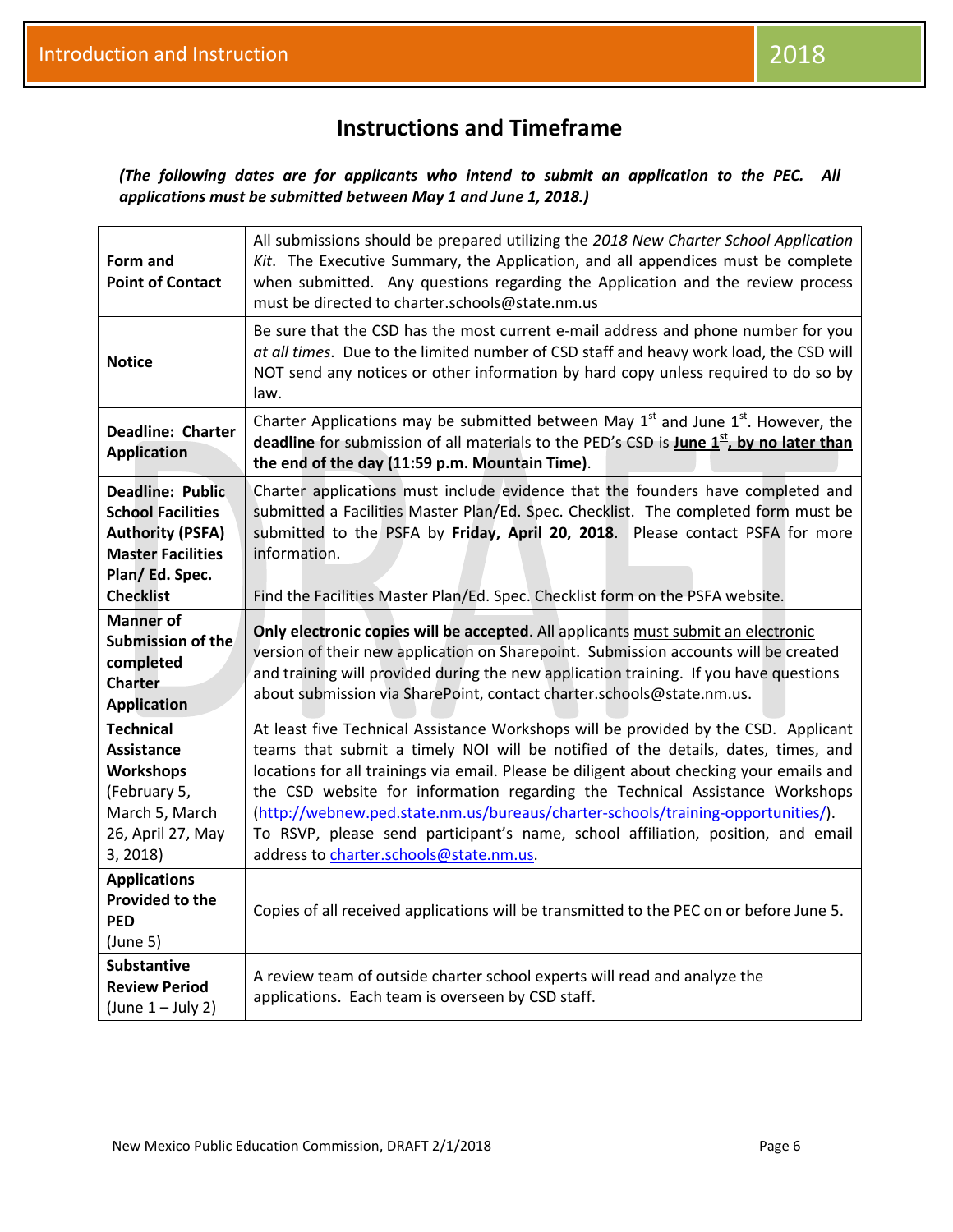| Written<br><b>Application</b><br>Preliminary<br><b>Analysis</b><br>(June 25-July 2) | The review team's preliminary analysis of the written application is provided to the<br>applicant and the PEC no fewer than four days prior to the applicant team's<br>scheduled Capacity Interview date.                                                                                                                                                                                                                                                                                                                                           |
|-------------------------------------------------------------------------------------|-----------------------------------------------------------------------------------------------------------------------------------------------------------------------------------------------------------------------------------------------------------------------------------------------------------------------------------------------------------------------------------------------------------------------------------------------------------------------------------------------------------------------------------------------------|
| Capacity<br><b>Interviews</b><br>(June 29-July 6)                                   | The Capacity Interview will be held in Albuquerque. The Capacity Interview is a<br>critical component of the review process, and the founders' key spokesperson must<br>be available. In addition, if a particular person drafted a section in its entirety, that<br>person should also be available to answer questions. This interview will be designed<br>to demonstrate the founding group's capacity to implement the school as planned in<br>the Application.                                                                                 |
| Capacity<br><b>Interview</b><br>Preliminary<br><b>Analysis</b><br>(July 9-July 13)  | The review team's preliminary analysis of the capacity interview is provided to the<br>applicant and the PEC no fewer than seven days prior to the applicant team's<br>scheduled Community Input Hearing date.                                                                                                                                                                                                                                                                                                                                      |
| <b>Public Hearing to</b><br>Obtain<br><b>Community Input</b><br>(July 16-20)**      | As provided by the New Mexico Charter Schools Act, the PEC will hold Community<br>Input Hearings to allow the local community, including the local school district, the<br>opportunity to provide comments on the application. In addition, the PEC will use<br>this opportunity to obtain information from the applicants that may inform the<br>commissioners, prior to taking an actual vote. Please note, the PEC expects that<br>founders have a knowledge and understanding of all parts of their submitted<br>application, including budget. |
| <b>CSD</b><br>Recommendation<br>(August 6)**                                        | The CSD will send its recommendations to the PEC and the applicant by close of<br>business on August 6, 2018. The recommendation will be sent by email. This<br>recommendation will be one of three possible recommendations: a) to approve, b)<br>approve with conditions, or c) deny the Application.                                                                                                                                                                                                                                             |
| <b>PEC Decision-</b><br><b>Making Meeting</b><br>(August 23-24)**                   | The PEC will hold a public decision-making meeting to: a) approve, b) approve with<br>conditions, or c) deny the Application. At this meeting, the applicants will have an<br>additional opportunity, prior to the decision, to address the PEC and to answer<br>questions from the PEC members.                                                                                                                                                                                                                                                    |

\*\*These dates are subject to change based on conflicts beyond the control of the CSD and the PEC. The number of charter applications submitted to the PEC for consideration may influence these dates as well.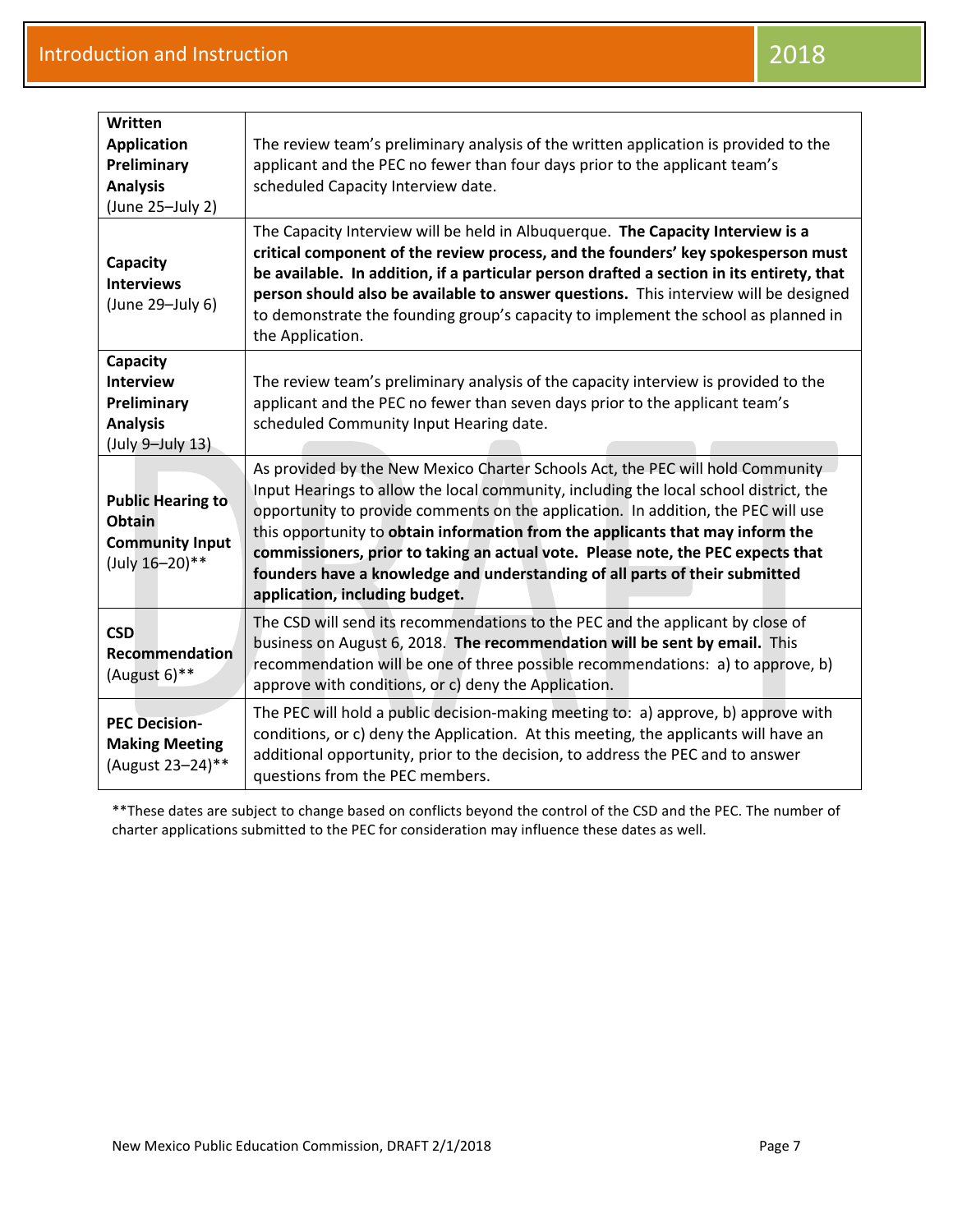#### **Glossary of Terms Relevant to the Application**

**Alignment of Curriculum:** The curriculum of all public schools must be aligned with the New Mexico Common Core State Standards, Content Standards, Benchmarks, and Performance Standards. An alignment document—by subject and grade level—lists each of the performance standards, crossreferenced with the instructional materials, and a timeline for when they are addressed.

**Assessment:** A valid and reliable method(s), tool(s) or system(s) to evaluate and demonstrate progress toward—or mastery of— the academic and non-academic performance goals stated in the application.

**Charter School Act:**The Charter Schools Act, 22-8B-1 et. seq. NMSA 1978, allows the authorization of charter schools that are independent public schools. Charter Schools operate under charters granted for up to five years by the Public Education Commission (PEC) or local school districts, known as Authorizers. Once an Authorizer has awarded a charter, the new charter school organizes around the core mission, curriculum, theme, and/or teaching method described in its application. Charter schools are allowed autonomy, including control of their own budget, hiring their own employees, and other functions that the charter school is required to perform in order to carry out the educational program described in its charter. A charter school, on an annual basis, must demonstrate academic improvement, fiscal responsibility, and sound organizational operations that comply with the law.

In 2011, the Legislature amended sections of the Charter School Act to add and modify accountability requirements for charter schools and Authorizers. By using a Performance Contract and accompanying Performance Framework, charter schools have specific material terms they must meet. In addition, they are assessed by the indicators contained in the Performance Frameworks. The categories evaluated in the Performance Framework are Academic, Financial, and Organizational indicators. If the school is approved, the Authorizer negotiates terms of the Performance Contract with the charter school prior to the time that the school commences operations.

**Mission-Specific Indicators/Goals:** The Amended Charter School Act **requires schools to identify at least two mission-specific indicators/goals in the application** that set targets for the implementation of the school mission. Mission-specific indicators/goals MUST BE provided within the application. If the application is approved, these indicators/goals will be used as the initial draft indicators during the negotiations with the Authorizer.

For the purposes of this application, the indicators/goals will show the capacity of the applicant to identify appropriate indicators/goals aligned with the mission of the proposed school. During the later contracting process after approval, these indicators/goals—that are finally negotiated and put into the Performance Framework—allow the school to demonstrate its achievements related to the school mission. The Performance Framework is assessed on an annual basis and may be revised yearly.

Mission-specific indicators/goals put into the application should

(1) demonstrate the school's ability to implement the school's mission;

(2) be in the format set forth below that is a SMART goal format (specific, measureable, attainable, rigorous, and time-bound—see below); and finally,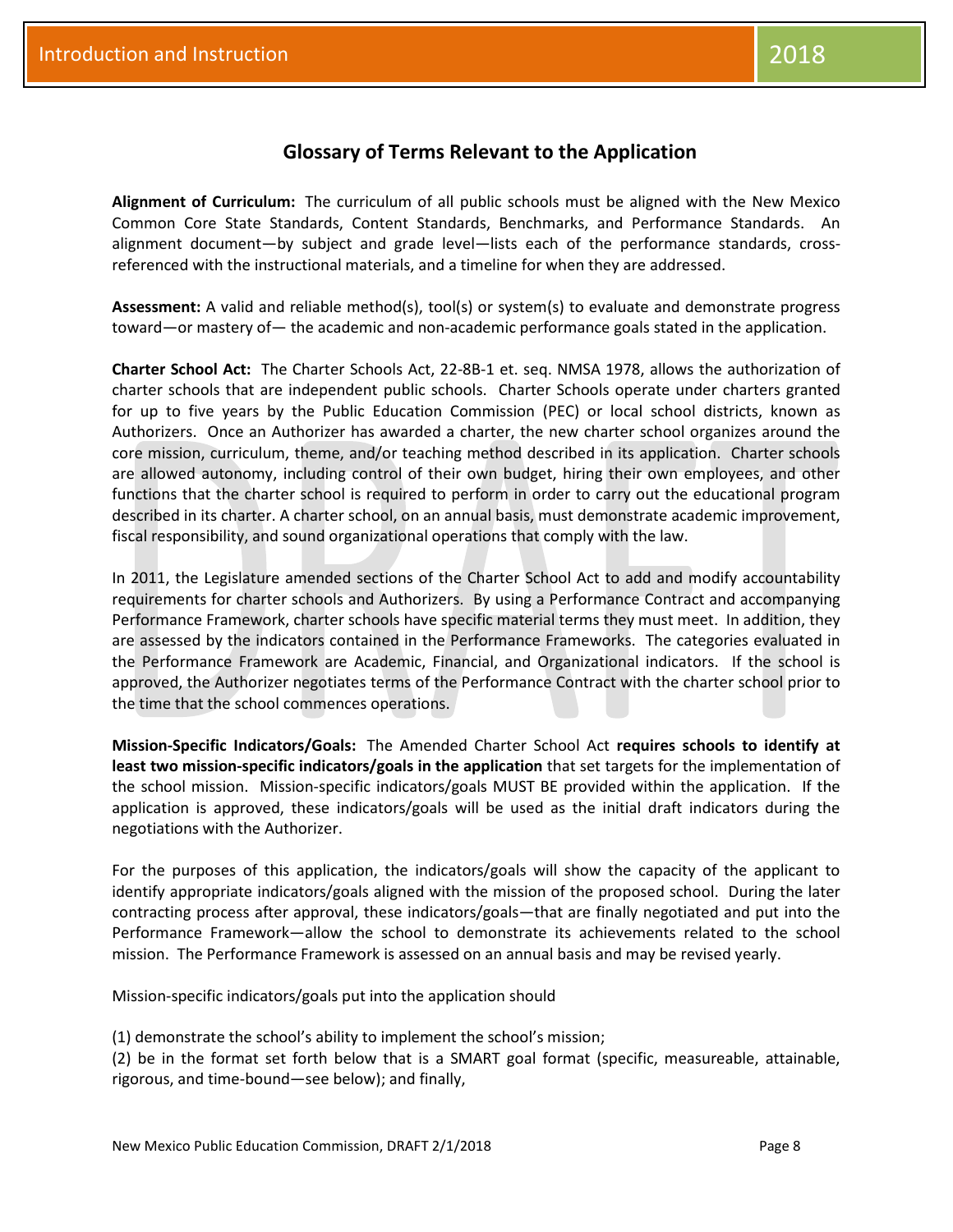*SAMPLE. The following is a sample of a strong mission-specific indicator. You do NOT need to copy it. It is intended to give you a sample of what a complete SMART, mission-specific indicator looks like.*

**Sample Mission Specific Indicator:** Track and improve graduation rates for two distinct cohorts.

**Cohort 1:** Students who begin their 9<sup>th</sup> grade year enrolled at the school and remain for the entirety of their high school career.

**Cohort 2:** Students who enrolled for less than their full high school career but are defined as part of a graduation cohort established by their enrollment into  $9<sup>th</sup>$  grade.

2.a Did the school meet its mission-specific indicator(s)?

"Does not meet standards," and "Falls far below standards."

*Exceeds Standard:*

**The school surpasses the targets of this indicator if the following rates are met for each cohort:**

**Cohort 1. 95% or more of Cohort 1 students graduate AND** 

**Cohort 2. 95% or more of Cohort 2 students graduate, OR if it is less than 95%, there is an increase of 5 percentage points from the average of the previous three years for Cohort 2 students.**

*Meets Standard:*

**The school surpasses the targets of this indicator if the following rates are met for each cohort:**

**Cohort 1. 90% or more of Cohort 1 students graduate AND** 

**Cohort 2. 90% or more of Cohort 2 students graduate, OR if it is less than 90%, there is an increase of 5 percentage points from the average of the previous three years for Cohort 2 students.**

*Does Not Meet Standard:*

 **The school does not surpass the targets of this indicator if the following rates are met for each cohort:**

**Cohort 1. 80% or more of Cohort 1 students graduate AND** 

**Cohort 2. 80% or more of Cohort 2 students graduate, OR if it is less than 80%, there is an increase of 5 percentage points from the average of the previous three years for Cohort 2 students.**

*Falls Far Below Standard:*

**The school falls far below the standard if it fails to meet any of the standards set forth above.**

**Instructional Hours**: Hours in which regular students are in school-directed instructional programs, exclusive of lunch and breaks

**Mission:**The mission of the school is a concise statement that describes the purpose of the school and how the school will achieve it. The mission should answer questions, such as: 1) what outcomes for students does your school seek to accomplish; 2) how will it accomplish that; and 3) what is unique about your school? The best mission statements are clear, focused, compelling, and have a focus on outputs rather than inputs. The statement should be the driving force and rationale behind all the other components of the application.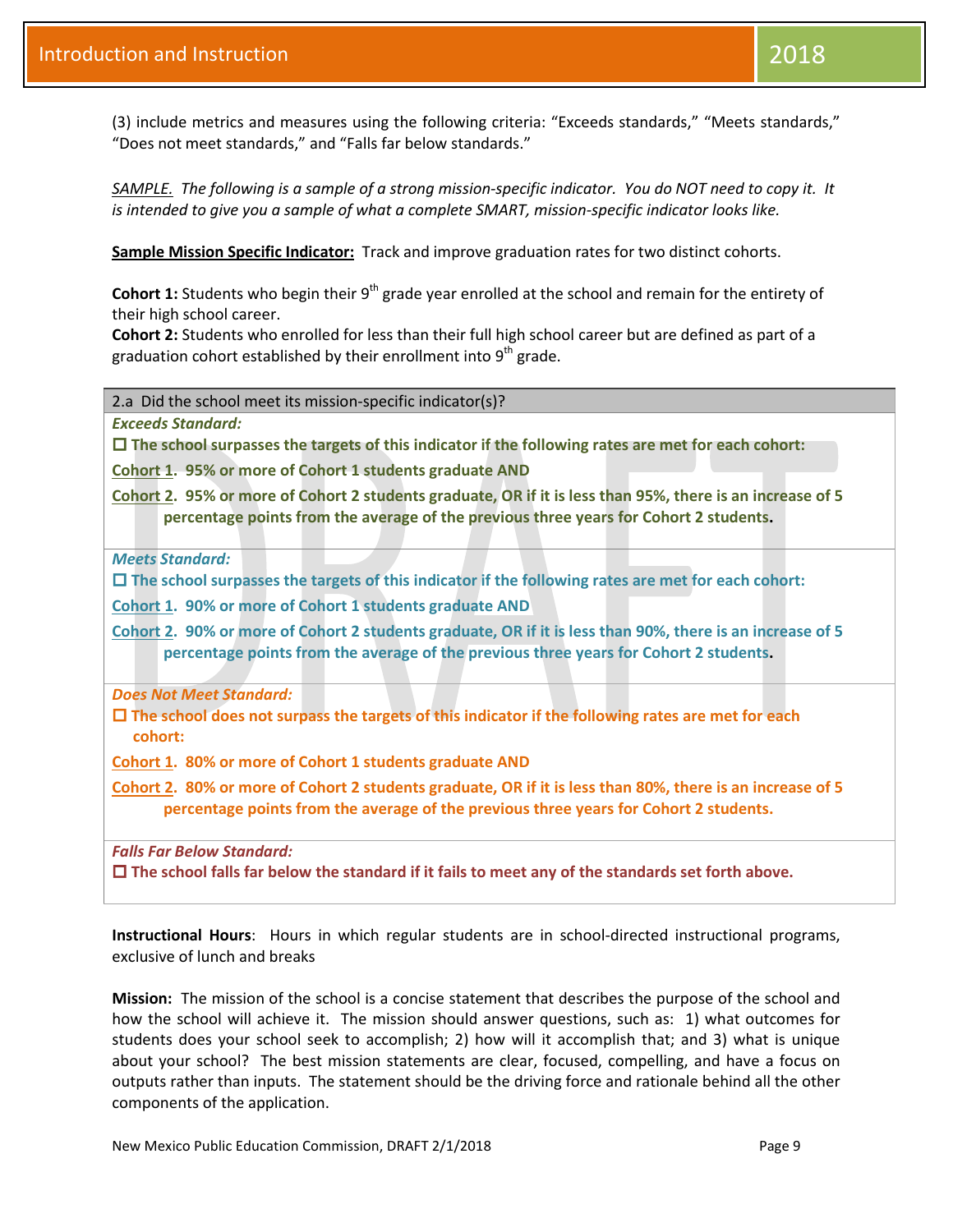**New Mexico Common Core State Standards, Content Standards, Benchmarks, and Performance Standards:** The State of New Mexico has established the Content Standards with Benchmarks and Performance Standards to be used by all public schools, including charter schools, and state-supported educational institutions to develop, deliver, and assess curriculum. For English language arts and math, New Mexico has adopted the Common Core Standards [http://newmexicocommoncore.org/.](http://newmexicocommoncore.org/) For all other subjects, the NM Standards may be accessed a[t http://www.ped.state.nm.us/nmStandards.html.](http://www.ped.state.nm.us/nmStandards.html)

**NM Standards:** Refers to New Mexico Content Standards, Benchmarks, and Performance Standards

**Partnership for Assessments for Readiness of College and Career (PARCC):** New Mexico has adopted the PARCC assessments along with 19 other states. PARCC is a consortium of 19 states working together to develop a common set of K–12 assessments in English and math, anchored in what it takes to be ready for college and careers. These new K–12 assessments will build a pathway to college and career readiness by the end of high school, mark students' progress toward this goal from 3rd grade up, and provide teachers with timely information to inform instruction and provide student support.

**Partnership:** A partner organization is essential to the existence of the charter school and, without which, the school's mission cannot be accomplished. A "partnership" contemplates a formal relationship, rather than an informal or tangential agreement to provide ancillary support to particular school programs. A partner organization will be an entity that is committing funds or other resources to support the school's operation and long term existence. If the school's plan contemplates reliance on a partner, the applicant should provide evidence (draft contract, memorandum of understanding, or other document that evidences the commitment) that the proposed partner is willing to commit to that relationship on the condition the charter school is approved. A partner is **not** a major curriculum provider or other vendor who may be key but replaceable through a substitute entity.

**Plan:** A plan, for purposes of this application, is a detailed statement of how an outcome will be achieved. A plan must include clear expectations, criteria, actions steps, timelines, benchmarks, and responsible parties.

**Policy:** A policy, for purposes of this application, is a guiding statement that reflects the principles, rules, or guidelines to be adopted by the school's governing body once the charter contract is formally executed. Policy statements contain clear expectations, criteria, timelines, and responsible parties to be implemented on behalf of the governing body.

**Procedure:** A procedure, for purposes of this application, is a statement of the specific methods to be used or course of action that will be taken to implement a policy in the day-to-day operation of the school. A procedure identifies actions steps, timelines, benchmarks, and responsible parties.

**Remediation for students not achieving standards:** Remediation, for purposes of this application, refers to a process, procedure, plan, or a variety of instructional support opportunities to assist individual students who are not achieving proficiency in the NM standards or other student performance expectations.

**Scope and Sequence:** A scope and sequence should include the following components:

• Grade levels, grade spans, age spans, or other sequence